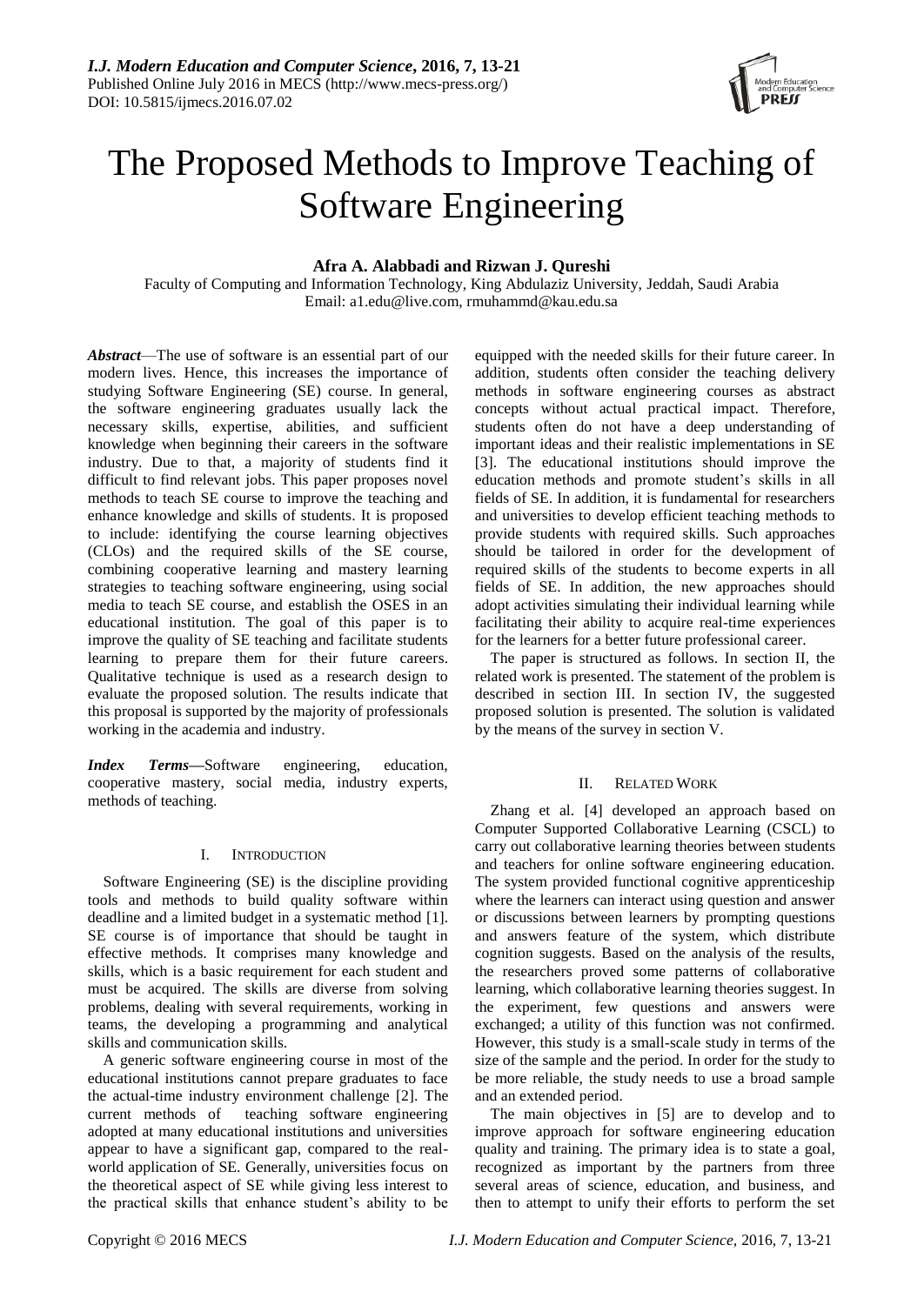goal. The main principles of the approach are presented, with a systematic methodology INSPIRE and the formal method constructed in it. A few real-life examples of the way the application is applied are briefly described. At last, the researchers should be considered for a collection of long-term goals of science and education together with the short-term business-oriented goals, through the suitable formulation of some particular tasks of the joint work.

A new methodology is presented to teach software engineering (SE) courses [6]. The approach is based on combining several activities in SE course such as gaming, workshops, role-plays and demo of SE tools. The methodology assists students in enhancing their knowledge, problem-solving skill, communication skill, and quality to complete projects. The primary limitation in the methodology is the assessments focused on student understanding and their application more than on memory.

The research applied inverted classroom concept to introductory software engineering education to measure the efficiency of the motives for the controlled experiment, one of the two courses was carried out in the traditional teaching method with software development projects. The other course incorporated the use of watching pre-VOD at a time outside of the classroom and in-class activities like the design studio and game storming. The learning performance of students who have taken part was measured and the results of the project were compared to evaluate the effectiveness of the inverted classroom in teaching software engineering. The main limitation of educational models is the need of the continuous communication between instructors and learners, which can be difficult to understand software engineering. Therefore, Inverted classroom videos need to be improved in order for the students to focus more on planning and class activities.

Ding [8] proposed a novel framework based on experiences learned from the previous projects. The framework involves plans to constructing an effective collaboration infrastructure, and guidelines for designing a quality collaboration courses. The primary goal is to promote the quality and efficiency of teaching SE courses. The framework is useful in the future for other works that can be involved in other global collaboration projects. However, there is a need to mainstream the framework to include the students in different countries then standardize courses contents and the collaboration infrastructure.

Most of the projects used in Software Engineering (SE) curricula lack the practical realism of engineering projects with the fun factor, which cover other computer science (CS) disciplines. Claypool et al. [9] attempted to promote interest in a currently SE curriculum by using of computer game-based projects. A set of project-based modules and game-centric have been developed, which make students able to: first, participate in the various phases of the software lifecycle, taking one project from Identify requirements into maintenance. Second, it helps student to deal with real issues in project and team management on the course of a two-semester project.

Finally, it introduces students to various aspects of computer game design. The results of the research indicate into showing improved performance and class participation. The work needs to explore other opportunities for game-enhanced of other CS courses.

Shata [10] proposed an approach to teaching SE course based on experience in adopting an applied-oriented manner. The paper focused on the most commonly used models, which students might encounter in their future carriers. In addition, it ignored traditional subjects that are taught for comparison purposes only. The approach has enabled students to use development processes to design software based on software engineering principles, to gain skills necessary for industrial practices, and work in diverse roles in software development. Nevertheless, the course project needs to do with more investigation on the proper size of it.

A team of SE researchers, from institutions in various territories, has embarked on the research project, which aimed to improve the teaching of SE for four years undergraduate levels [11]. The project is a set of workshops, for that the goal is to gather data which will be the basis of the research effort. The data-gathering goal sought to identify a set of topics, which is considered suitable for teaching SE, along with identification of the years at which the subjects should be taught. The paper also recommended using technology in the curriculum design as a critical phase. The primary goal of the paper is to improve a learning online environment that will be available to instructors who are teaching in the area of SE. The research group needs to continue its efforts to recruit SE researchers and educators from institutions in other territories to participate in the research and the workshops [11].

According to the role of gaming technologies together with software engineering techniques, Xie et al. developed a web-based educational gaming environment (Pex4Fun) [12]. The central idea of Pex4Fun games is a coding duel where the player has to resolve a particular programming problem. Teaching based on coding is complicated, which needs more skills and knowledge.

Jun et al. [13] introduced four approaches, i.e., projectbased training, case-based teaching, research-based learning, and integrated practice. Besides, an experiencebased approach is presented, which will help to teach principles, and practices of software engineering at Dalian Polytechnic University (DLPU). The students have expressed a high level of satisfaction. They also indicated that what they learned in the course apply to their careers. So, the experience-based approach should be implemented in a large experiment.

Sepahkar et al. [14] presented a case study of executing a project-based learning program in Isfahan University of Technology. The project-based learning program developed based on primary steps: Project definition, setting up a team, holding a workshop, System analyze, system design and system test. The primary objectives of the program are educating its member and giving them a practical experience in web programming. The report states that this case study was entirely successful.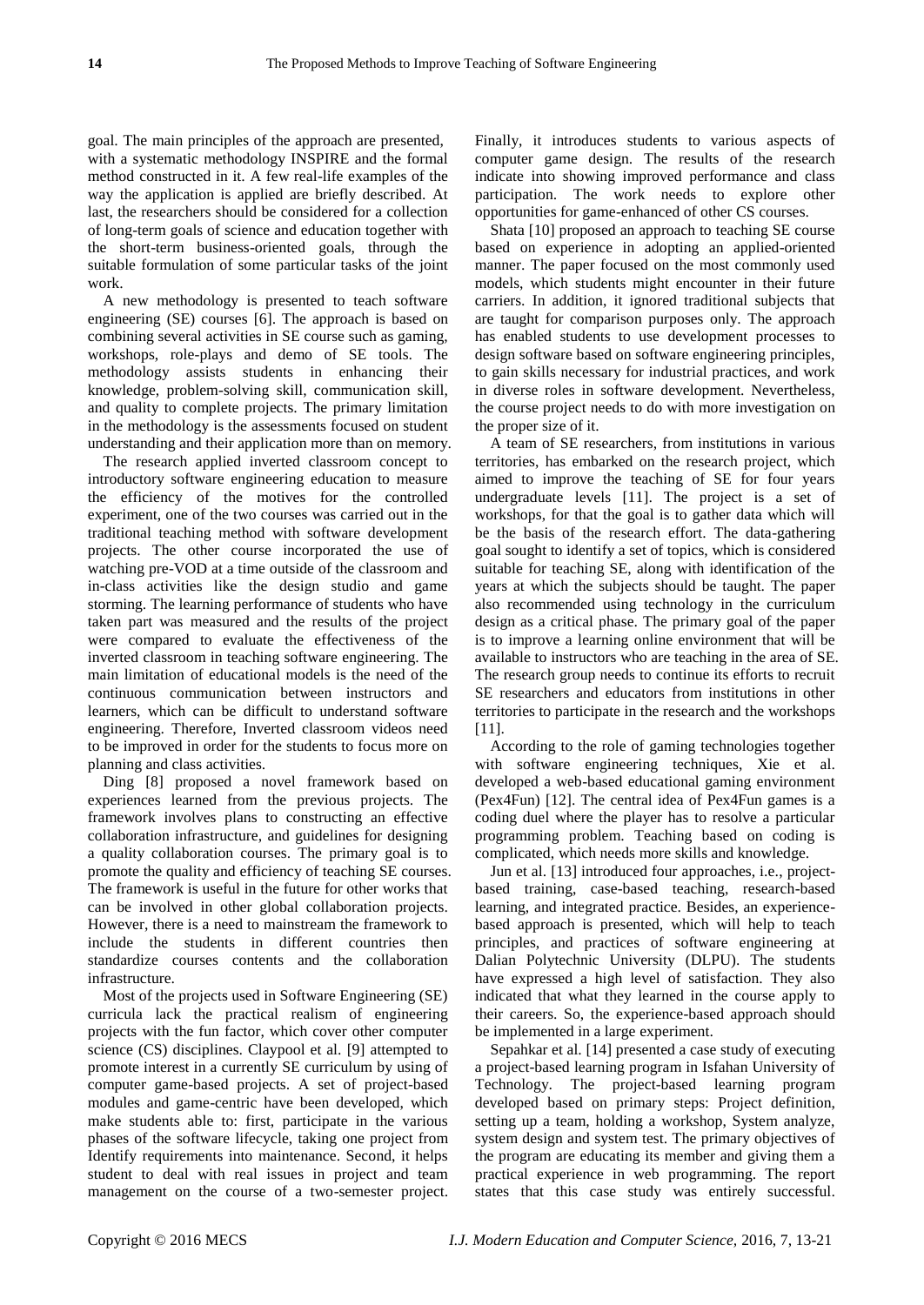Nevertheless, a team project should contain experienced people for the success of the project.

Gamification and collaborative learning methods can be used to motivate students to achieve course objectives in the educational environment [15]. The paper presented a case study and an evidence-based method where interaction analysis and k-means clustering are used to make gamification profiles. The profiles can be utilized with an agent-based simulation to test how computer supported collaboration system users interact with the gamification elements and how the collaboration dynamics change. The main limitation of this study is that results cannot be generalized due to the limited sample size.

An approach is proposed to the SE course based on the Problem Based Learning (PBL) [16]. The main idea of PBL is to make students focus on a problem to solve it. There are three principles of PBL. First, students solve a problem weekly. Second, students work jointly to solve problem. Third, the instructor's role is to help the students and instruct them.

Dagnino [17] presented a method to teach SE that focuses on industrial experiences. The primary goal of the approach is to improve how the graduate level SE courses are taught. This method is based on new elements that are incorporated in the SE course. The result of the paper shows is showing an improvement in the instructor evaluation from the students. However, the method should be implemented in a wider experiment and longer time to apply to undergraduate students.

Berkling et al. [18] described the setup for a gamified classroom for the topic of SE course. The objective of gamifying the course was to increase motivation of student during allowing for independent learning with emphasis and flexible speed. In addition, there is motivational theory in gamification factors, outlining that autonomy, mastery and purpose lead to these objectives. The adopted approach also deals with the large differences regarding background knowledge of the students. At the end of the course, a student survey was conducted. Students did not receive the gamification ideas in a positive light. Therefore, the methodology needs to include some points that help students to figure out the concept of gamification approach.

There are some limitations in all the previously mentioned approaches. These limitations are displayed in Table 1.

## III. PROBLEM STATEMENT

Most of the Software Engineering graduates face difficulties to join software industry. In addition, students suffer from traditional ways of teaching, which focused on teaching theoretical that led to a lack of practical experience. This paper attempts to address the following problem that specified from the previous research [6],[8], and [13].

- How can the quality of teaching software engineering be improved?
- What methods do we use to enhance SE knowledge and skills for students?
- How can students be equipped with required skills and knowledge to work in software development industry?

#### IV. THE PROPOSED SOLUTION

Instructors should use modern methods, strategies and techniques in the regular classroom, especially in teaching SE effectively. Among the educational theories and teaching strategies that have taken the attention of modern teachers, two most common ones are cooperative learning and mastery learning. These two strategies are an important parts of numerous education-improvement programs. We propose novel methods combining cooperative learning and mastery learning to teach SE. That helps to improve the quality of teaching software engineering, and enhance student knowledge and the skills required to achieve determined course learning objectives (CLOs) in our approaches. Moreover, today's generation of students has extensive experience in social media. Therefore, we propose the use of social media in teaching SE to enhance awareness, learning and knowledge sharing. In addition, we suggest the OSES and hire of industry experts to prepare students for software development in industry and fill in the gap between industry and academics.

#### *A. Identify the CLOs of the SE Course with the help of students*

The setting of educational objectives is a necessary first step in any educational process. And it is the main guided for the teacher and learner alike. To achieve this step first, the instructor divides the concepts, skills, and content of SE they want the students to learn, into instructional units. For each instructional unit, the instructor determines the course learning objectives (CLOs). At this step, we recommend the involvement of students in the identification and formulation of CLOs. To increase their motivation to learn and achieve these objectives, the course learning objectives should include required skills, diagrams, models and concepts that must be given more time, so that the students can master them. Then, instructor should provide students with CLOs at the beginning of the semester. As for the learners, they will work on each unit content in a series of sequential steps to achieve the predetermined achievement level.

In the end, students are expected to achieve the following educational objectives of the course (not necessarily all):

 Possess the necessary professional skills in the field of software engineering and that makes them confident of the development of high-quality software solutions in various application areas under realistic constraints.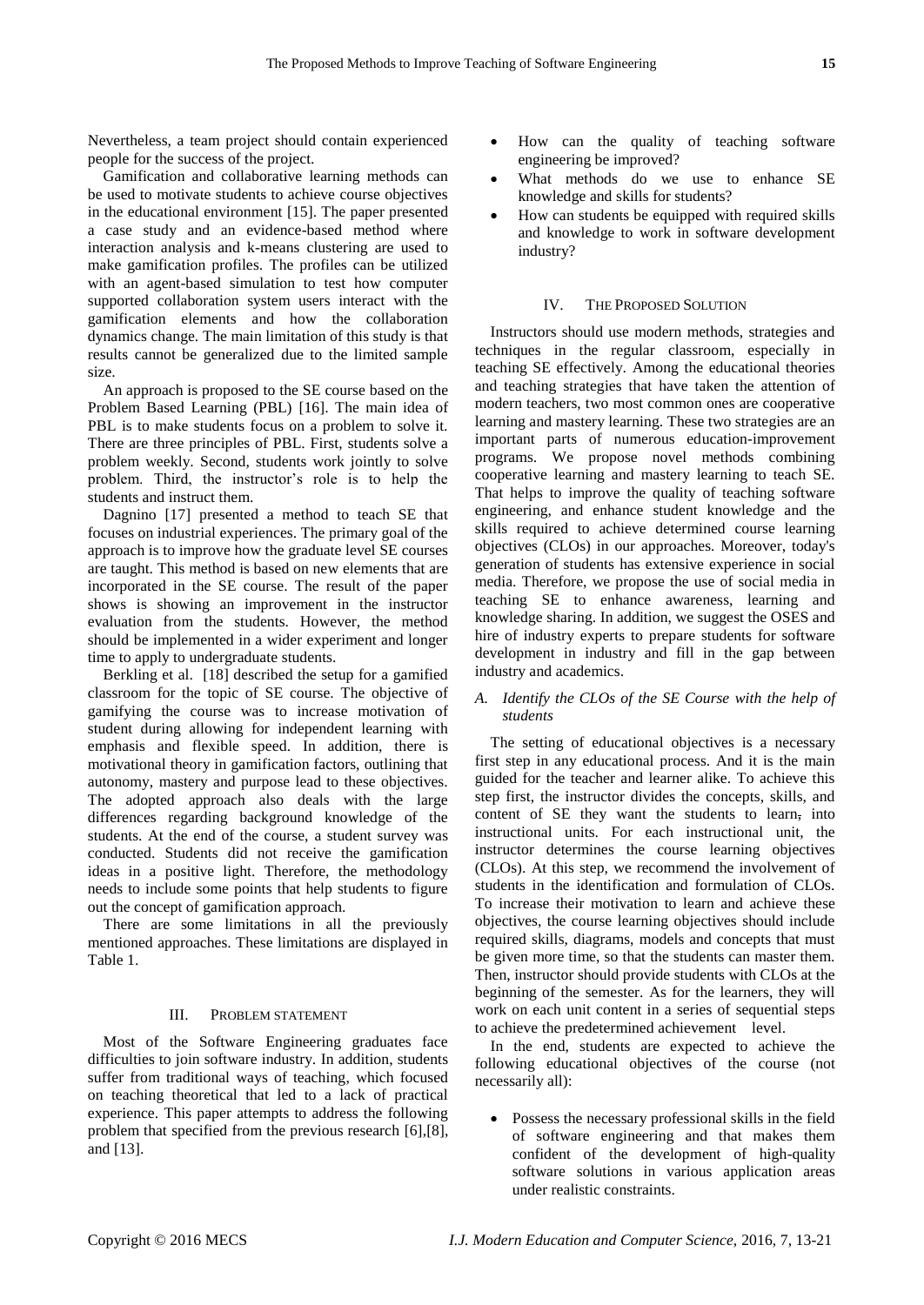Table 1. Summary of the Related Work.

| Title                                                                                                                                               | Summary                                                                                                                                                                                                                                                                                                                                                         |
|-----------------------------------------------------------------------------------------------------------------------------------------------------|-----------------------------------------------------------------------------------------------------------------------------------------------------------------------------------------------------------------------------------------------------------------------------------------------------------------------------------------------------------------|
| A Collaborative Learning Support System<br>for Software Engineering Education [4].                                                                  | • The learners can do interactions like discussions or question and answer among learners<br>by a question and answering feature of the system. However, in the experiment, as few<br>questions and answers were exchanged, a utility of this function was not confirmed.<br>• The proposed approach should implement in a broad sample and an extended period. |
| A collaborative approach to software<br>engineering education [5].                                                                                  | • The researchers should be considered for a collection of long-term goals of science and<br>education together with the short-term business-oriented goals, during suitable<br>formulation of some particular tasks of the joint work.                                                                                                                         |
| based-teaching<br>Activity<br>learning<br>in<br>software engineering-An experience [6].                                                             | • The assessments focused on student understanding and their application more than on<br>memory.                                                                                                                                                                                                                                                                |
| Applying Inverted Classroom to Software<br>Engineering Education [7].                                                                               | • The main limitations of educational models are the needs of the continuous<br>communication between instructors and learners, which can be difficult to understand<br>software engineering.<br>• Inverted classroom videos need to improve, so that students can focus more on planning<br>and class activities.                                              |
| A framework for global collaboration in<br>teaching software engineering [8].                                                                       | • There is a need to mainstream the framework to include the students in different countries<br>then standardize courses contents and the collaboration infrastructure.                                                                                                                                                                                         |
| Teaching Software Engineering Through<br>Game Design [9].                                                                                           | • The work needs to explore other opportunities for game-enhanced of other CS courses<br>which help to motivate and to improve the CS learning of undergraduate students or<br>earlier introductory courses.                                                                                                                                                    |
| Teaching Software Engineering A Critical<br>Path Method [10].                                                                                       | • The course project needs to do with more investigation on the proper size of it.<br>• Researchers must address how to prevent some students from took the project to a very<br>detailed level and developing very detailed diagrams to the point that it affected their<br>coding and later phases.                                                           |
| Enhancing Teaching<br>$&$ Learning<br>of<br>Software Engineering in an International<br>Environment [11].                                           | • The research group needs to continue its outreach effort to recruit SE researchers and<br>educators from institutions in other territories to participate in the workshops and research<br>effort.                                                                                                                                                            |
| Educational software engineering: Where<br>software engineering,<br>education,<br>and<br>gaming meet [12].                                          | • Teaching based on coding is complicated, which is needed more skills and knowledge.                                                                                                                                                                                                                                                                           |
| Exploration and reformation of teaching<br>methods for "Software Engineering [13].                                                                  | • The experience-based approach needs to implement in a large experiment.                                                                                                                                                                                                                                                                                       |
| Defining Project Based Learning steps and<br>evaluation<br>process<br>for<br>software<br>engineering students [14].                                 | • A team project should contain experienced people for the success of the project.                                                                                                                                                                                                                                                                              |
| Creating Software Engineering Student<br>Interaction Profiles<br>Discovering<br>for<br>Gamification Approaches<br>to Improve<br>Collaboration [15]. | • The main limitation of this study is that results cannot be generalized due to the limited<br>sample size.                                                                                                                                                                                                                                                    |
| Improving<br>Software<br>Engineering<br>Education through Enhanced Practical<br>Experiences [16].                                                   | • Students may resist accepting the proposed approach because they prefer traditional<br>classroom-based learning.                                                                                                                                                                                                                                              |
| Increasing the Effectiveness of Teaching<br>Software Engineering: A University and<br>Industry Partnership [17].                                    | • The methods should implement in a wider experiment and longer time to apply to<br>undergraduate students.                                                                                                                                                                                                                                                     |
| Gamification of a Software Engineering<br>Course $[18]$ .                                                                                           | • Students do not understand the factors of gamification. So they not able to propose<br>changes for the next iteration of the course.<br>• The methodology needs to include some points that help students to figure out the idea of<br>gamification approach.                                                                                                 |

- Participation and success in their careers through teamwork, ethical behavior, and effective communication.
- Understanding of the importance of lifelong learning through professional development and practical training.

# *B. Teach the SE Course Using Cooperative Mastery Strategy*

We propose novel methods to teach SE by combining cooperative learning and mastery learning. The method helps to improve the quality and effectiveness of teaching SE, enhance student knowledge, and the skills required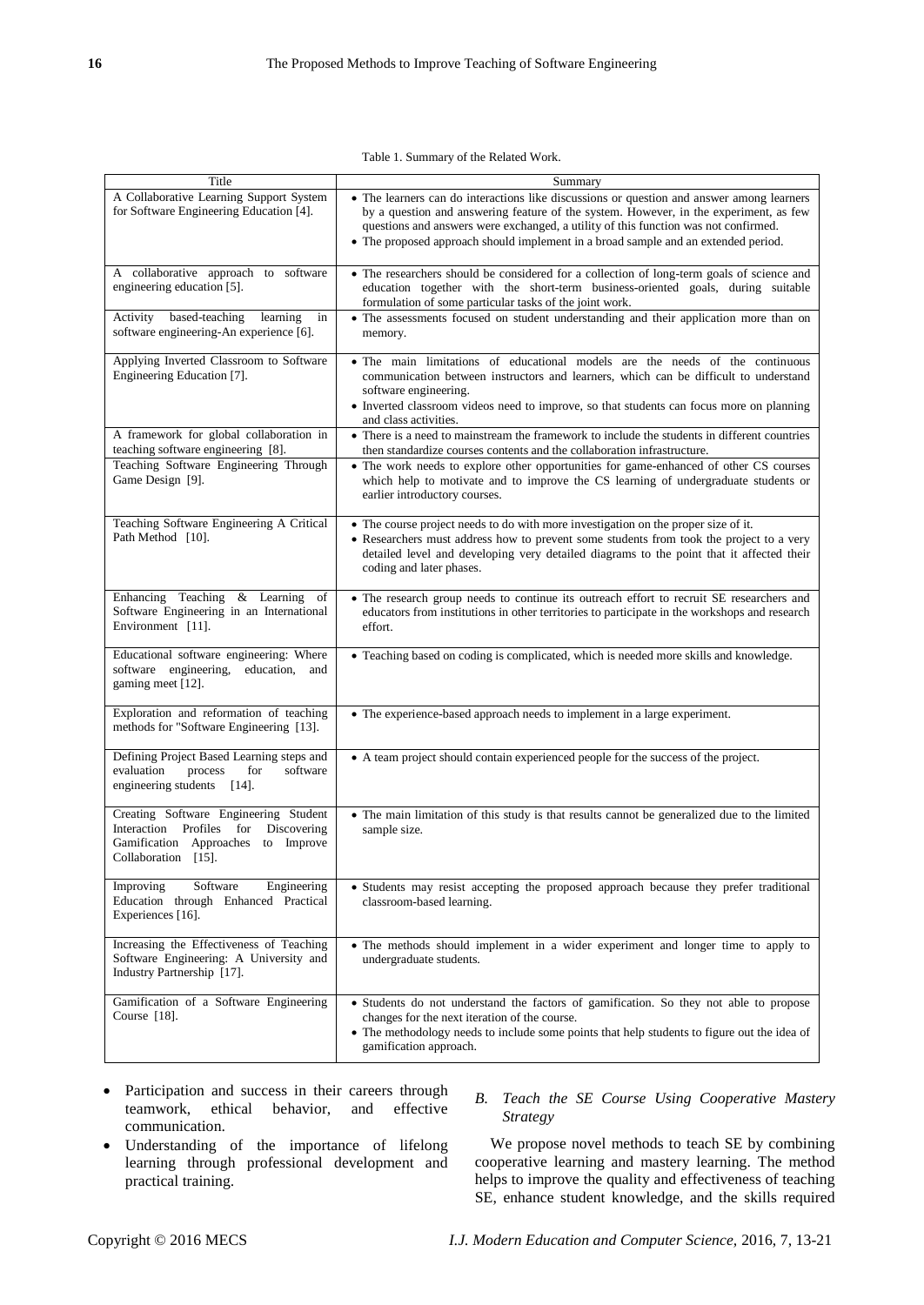and prepare students for software development in industry. Cooperative mastery strategy is achieved through creating teams of 4–6 students to perform tasks of SE courses. If students work in groups, a variety of ideas, knowledge and approaches could be exchanged, which leads to many benefits of cooperative learning, which might not be available in traditional learning. There should be defined roles for every student in the team to perform tasks and rotating these roles for every assignment or periodically. Assign various roles to team members that include coordinator, checker, recorder and group process monitor. In addition, the Instructor should be made heterogeneous teams in abilities and intelligence levels. Because with heterogeneous teams, the weak students benefit from observing better students, and the better students benefit by having a deeper understanding when they help poorer students to deal with problems of the SE. Also, every student should make sure each member of the group can report and discuss on what he/she did. Diversity in methods to teach SE units during lectures is required to prevent monotony and increase students' motivation. To address this, methods to be adopted may include discussion, problem-solving, casebased teaching, project based learning, gaming, simulation, and storytelling.

At the end of each unit, students should be given assessment as a means of measuring if learning objective has been mastered or not. The instructor can use practical assessment, diagnostic, formative tests to perform the assessment which could as serve avenue to direct teaching instruction later. It is important at ech stage the instructor ensure that learners are able to demonstrate to have mastered 80% or more understanding based on the unit's assessment, before moving on to next unit. At this stage, instruction goes in one of two:

- **If the student has mastered 80% of the learning objective:** Some students will achieve well on the first test, proving that they have mastered the unit skills and concepts. The instructor's initial instruction was appropriate for these students, and they have no need for the corrective task. To guarantee their continued learning the instructor should provide the students with particular "extension" or "enrichment" activities to extend their learning experiences. These activities are selfselected by students. In addition, activities may involve specific projects, academic games and reports or a variety of complex tasks.
- **If the student has mastered 80% of the learning objective:** In a situation some students do not perform to expected level on the first test, proving that they have not mastered the unit skills and concepts. It could be that, the instructor's initial instruction art this stage is considerd not appropriate for the students, and the need for a corrective task. At this stage, the instructor provides series of corrective tasks, which can involve different activities, individualized learning, and additional time to complete a task, and these

students will receive feedback on their task and will be encouraged to revise their work until the objective is mastered. With the feedback gained from the formative assessment, each student has a detailed instruction to finish so that he/she master the skills of the unit. The correction work prevents most learning difficulties from accumulating and becoming a large learning problem. It also gives the instructor an actual means to a different type of instruction to students' individual learning needs. As a result, majority students learn well and master the necessary learning objectives in all units. Fig. 1 shows the methods of corroborative-mastery strategy.



Fig.1. The cooperative-mastery strategy.

## *C. Effect of Using Social Media to Teach SE Course*

Today's software developers usually use of social media, whether as an assistant or integrated into a broad range of tools such as issue trackers, code editors, and IDEs [19]. In addition, The effective communication between students and the community enhances the effectiveness of teaching. So, we propose to teach SE using social media to achieve universal benefits Where the desired information about software engineering course will be available on the internet to help communication between students, and faculty from various universities and software developers. The role of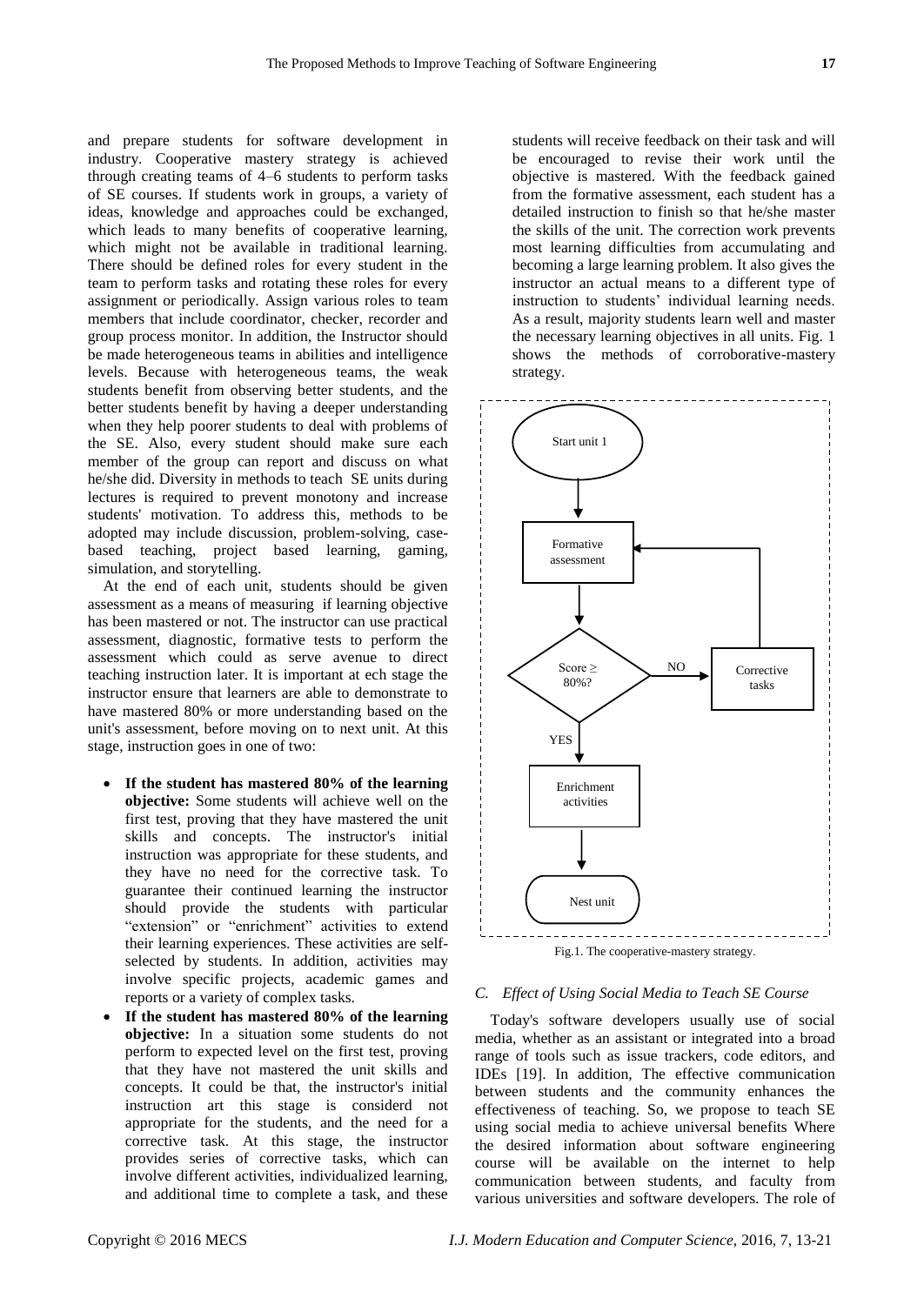social media usage to teach SE enhances awareness, learning and knowledge sharing. It increases attendee interaction and engagement between student and community. To avoid the disadvantages of the misuse of social media by students, we recommend that students should be allowed to interact with these sites under the constant supervision by the teacher as shown in fig. 2.

There several types of social media features that can be used to support SE teaching and practice. They are as following:

- **Wikis** that have a broad adoption in SE.
- **Blogs** are frequently used to support requirements engineering.
- **Microblogs** used to exchange a lot of information between software developers.
- **Tagging** used to in project for tagging issues.
- **Social networking is** a useful feature to share, discover and collaborate between software developers.
- **Podcast** provides tutorials and interviews for professional software developers as shown in fig. 3.
- *D. Establish the OSES Industry Experts to Improve Quality and Fill the Gap between Industry and Academics*

Usually, faculty lack in industry experience so, the research proposed to Establish the Office Software Engineering Services (OSES) in educational institution .which, administered by one or more industry experts to provide SE education services to teachers and students. In the fact, hire a software industry experts for workshops, consulting, and supervision of the education process. Having industry experts in the educational institution helps both the instructor and student like workshops from industry experts are useful as they enhance the knowledge of the students and fill the gap between industry work and the students. The Office Software Engineering Services (OSES) can be provide:

- Workshops periodically.
- Consulting and services for teachers and students.
- Supervising on Identify the correct CLOS in line with the industry.
- Help students to communicate with international experts through social media.
- Guiding and Stimulate students in their learning practice.
- Presentation of industry stories.

## V. VALIDATION

The online questionnaire technique is used to validate proposed solution that mentioned early. The questionnaire consists of 16 close ended questions which cover our goals: Goal 1- Identify the CLOs of the SE Course with the help of students. Goal 2- teach the SE course using cooperative mastery strategy. Goal 3 - an effect of using social media to teach SE course. Goal 4 -

Establish the OSES industry experts to improve quality and fill the gap between Industry and academics. The questions were answered on a likert scale as shown in Table 2.

#### *A. Goal 1- Identify the CLOs of the SE Course with the Help of Students*

The four questions in this goal measure the importance of Identify the CLOs of the SE course with the help of students. Table 3 is showed that 3, 20.25% are agreed to define CLOs and give it to students at the beginning of the semester. 22 % are strongly agreed. Furthermore, 7.5% are responding neutrally. However, 2.5% are disagreed while other 0.5% are strongly disagreed. Fig. 4 is showed the result graphically.



Fig.2. Social Media to teach SE.

Table 2. Likert Scale

| <b>Strongly Agreed</b>          |  |  |
|---------------------------------|--|--|
| Agreed                          |  |  |
| Neither Agreed Nor<br>Disagreed |  |  |
| Disagreed                       |  |  |
| <b>Strongly Disagreed</b>       |  |  |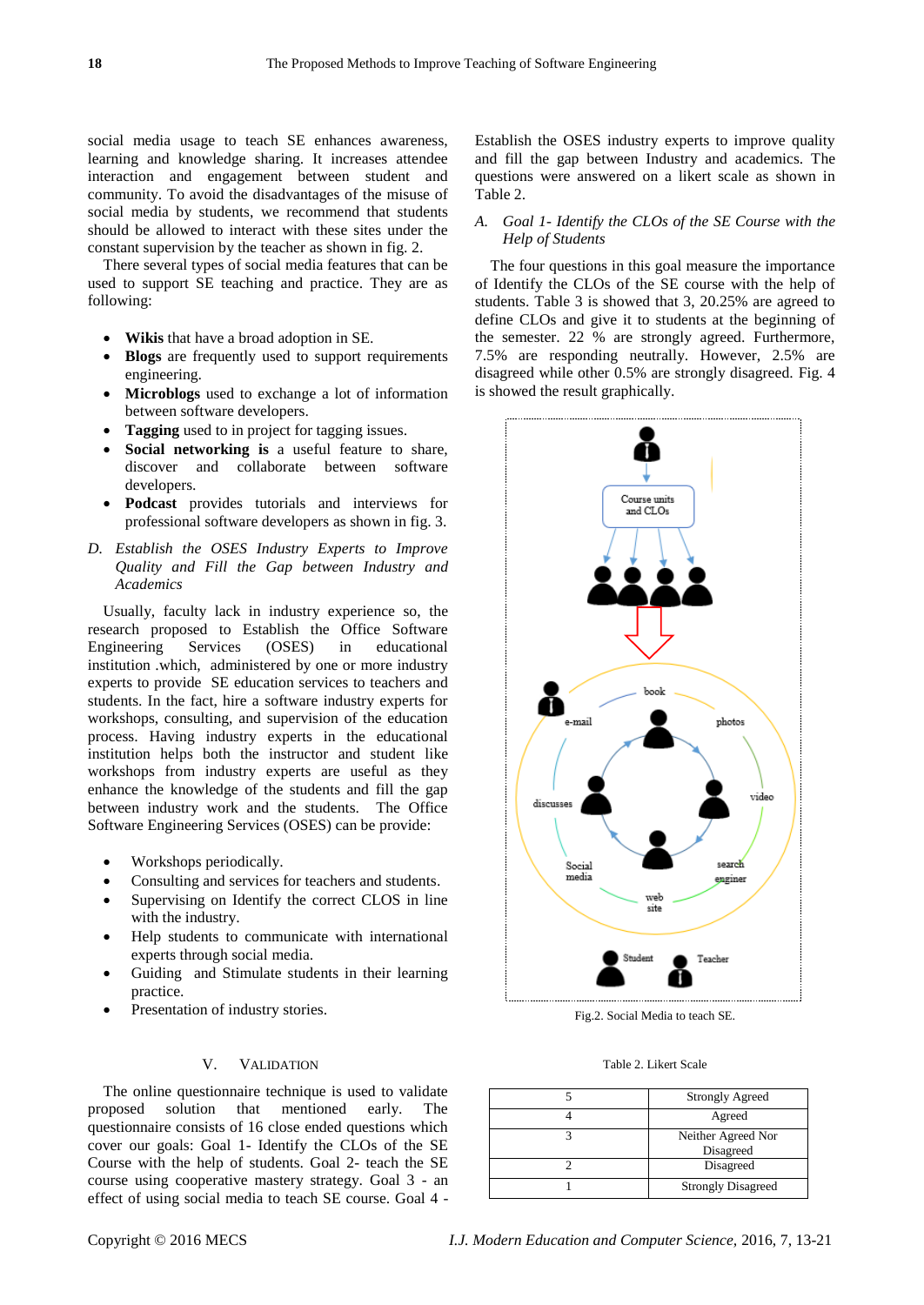

Fig.3. The social media features.

Table 3. Cumulative Analysis of Goal 1.

| Q.<br>No.      | Strongly<br>Disagreed | Disagreed | Neutral | Agreed | Strongly<br>Agreed |
|----------------|-----------------------|-----------|---------|--------|--------------------|
|                |                       |           | 6       | 12     | 34                 |
| $\mathfrak{D}$ |                       |           | 13      | 20     | 13                 |
| 3              |                       |           | 6       | 22     | 21                 |
|                |                       |           |         | 27     | 20                 |
| Total          |                       | 10        | 30      | 81     | 88                 |
| Avg.           | 0.5                   | 2.5       | 7.5     | 20.25  | 22                 |



## *B. Goal 2- Teach the SECourse Using Cooperative Mastery Strategy*

The questions set in this goal to evaluate the effectiveness of the use of cooperative mastery strategy to enhance student knowledge and the skills required in SE. Table 4 shows that 22.25% are agreed, and 15.25% are strongly agreed to use cooperative mastery strategy. 10.5% are responding neutrally. In addition, 3% are disagreed, and 2% have strongly disagreed. Table 4 results are presented in fig. 5.

Table 4. Cumulative Analysis of Goal 2.

| Q.<br>No.      | Strongly<br>Disagreed | Disagreed | Neutral | Agreed | Strongly<br>Agreed |
|----------------|-----------------------|-----------|---------|--------|--------------------|
|                |                       |           | 5       | 27     | 16                 |
| $\overline{c}$ |                       |           | 13      | 27     | 10                 |
| $\mathcal{R}$  |                       | っ         | 12      | 18     | 19                 |
|                |                       |           | 12      | 17     | 16                 |
| Total          |                       | 12        | 42      | 89     | 61                 |
| Avg.           |                       | 3         | 10.5    | 22.25  | 15.25              |



Fig.5. Cumulative analysis of goal 2

#### *C. Goal 3 - Effect of Using Social Media to Teach SE Course*.

The questions in this goal for evaluating the role social media usage for teaching software engineering can improve software development skills for a student. Table 5 shows that 19.25% of the respondents are agreed, and 18.25% are strongly agreed. In addition, 9.25% are responding neutrally whereas 4.75% are disagreed and 1.5% of the respondents are strongly disagreed. Table 5 shows the result graphically in fig. 6.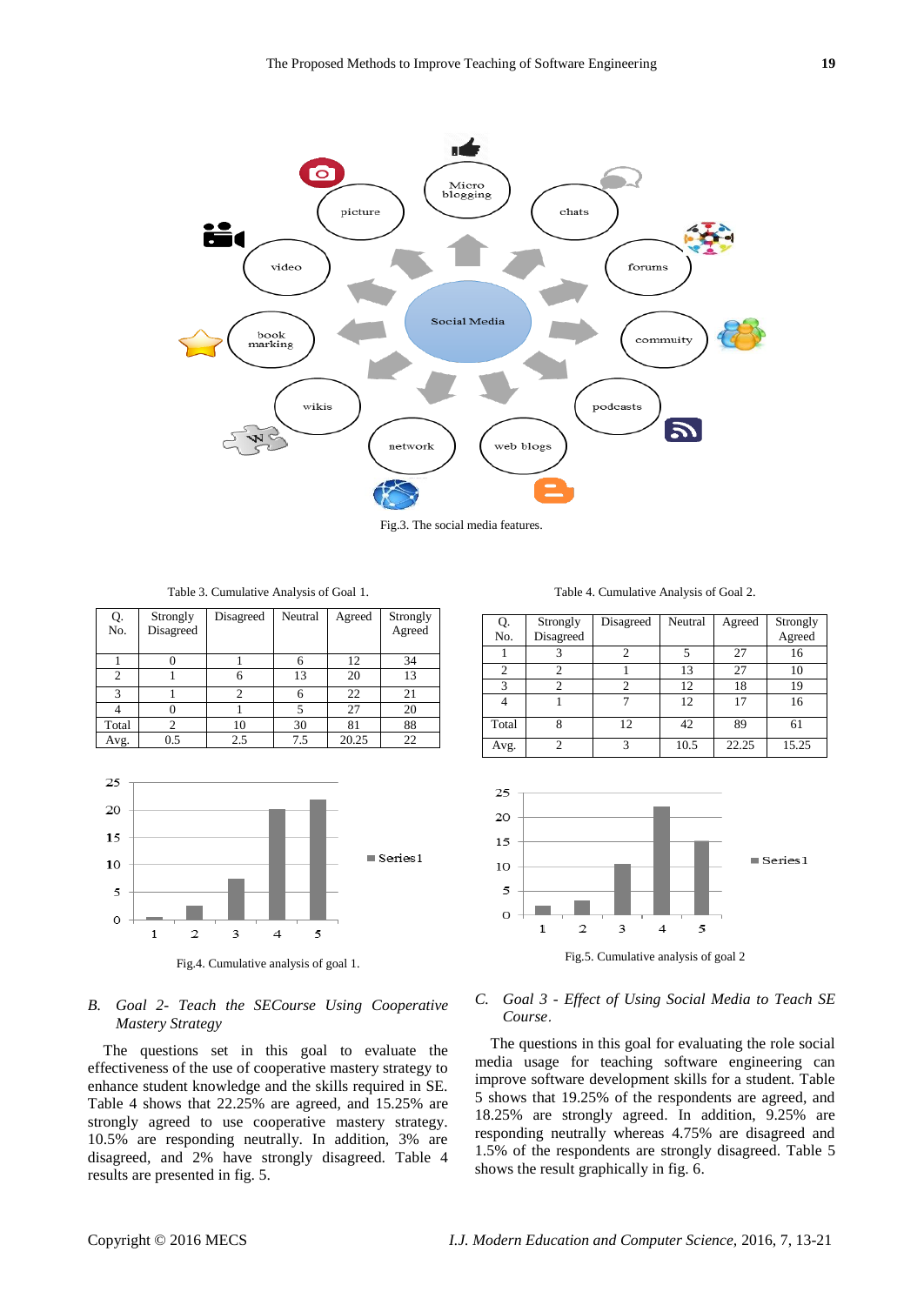| Q.<br>No.      | Strongly<br>Disagreed | Disagreed      | Neutral | Agreed | Strongly<br>Agreed |
|----------------|-----------------------|----------------|---------|--------|--------------------|
|                |                       | $\mathfrak{D}$ | 9       | 24     | 18                 |
| $\overline{c}$ |                       | 2              | 5       | 19     | 27                 |
| 3              |                       |                | 11      | 20     | 18                 |
|                | 6                     | 11             | 12      | 14     | 10                 |
| Total          |                       | 19             | 37      | 77     | 73                 |
| Avg.           | 1.5                   | 4.75           | 9.25    | 19.25  | 18.25              |

Table 5. Cumulative Analysis of Goal 3.



Fig. 6. Cumulative analysis of goal 3.

## *D. Goal 4- Establish the OSES Industry Experts to Improve Quality and Fill the Gap Between Industry and Academics*

Four questions measure the effect of hiring industry experts to improve teaching SE. The results are displayed in Table 6. Table 6 shows that 21.75% of the participants are agreed In addition; the table is showed that 21.75% are strongly agreed whereas 6.25% of the respondents are responding neutrally. However, 2% of the participants are disagreed In addition, 1% of the respondents have strongly disagreed. Fig. 7 is presented results of goal 4.

Table 6. Cumulative Analysis of Goal 4.

| Q.<br>No       | Strongly<br>Disagreed | Disagreed | Neutral | Agreed | Strongly<br>Agreed |
|----------------|-----------------------|-----------|---------|--------|--------------------|
|                |                       |           |         | 19     | 23                 |
| $\overline{c}$ |                       |           |         | 30     | 15                 |
| 3              |                       |           | 6       | 21     | 22                 |
|                |                       |           |         | 17     | 27                 |
| Total          |                       |           | 25      | 87     | 87                 |
| Avg.           |                       |           | 6.25    | 21.75  | 21.75              |



Fig.7. Cumulative analysis of goal 4.

#### VI. CONCLUSION

Most current methods of teaching SE are based on the theoretical education more than on practices. The majority of students are having a difficulty in the software industry and they lack the required skills to be recruited in good companies. In this paper, we proposed novel methods to address the previous issues based on four goals. First, we identify the objectives and the required skills of the SE course. Second, teaching the software engineering course is through using cooperative mastery strategy. These two goals will help to improve the quality of teaching software engineering, enhance student knowledge and the skills required to achieve determined course learning objectives (CLOs) in our approaches. Thirdly, using social media to teach SE course enhance awareness, learning and knowledge sharing. Finally, recruiting industry experts is recommended to prepare students for software development in industry and to fill the gap between industry and academics. The result of the survey indicated that most responders agreed with our proposed solution to improve the quality of SE teaching, and training students to prepare them for their future careers.

#### **ACKNOWLEDGEMENTS**

First, I am thankful to Allah to have completed this research. I am also thankful to my family for the support I repeatedly received. Special thanks to my supervisor Dr. Rizwan. He guided and supported to me throughout the journey of this paper. Least but not last, I am thankful to all those people who did help me to complete this research.

#### **REFERENCES**

- [1] "Reducing the Gap between Software Engineering Curricula and Software Industry in Jordan - ProQuest.<sup>®</sup> Available:http://search.proquest.com/openview/aaf510b19 63600f7ae5cca23bcd890af/1?pq-origsite=gscholar. [Accessed: 14-Apr-2016].
- [2] M. B. Blake, "A student-enacted simulation approach to software engineering education," IEEE Trans. Educ., vol. 46, no. 1, pp. 124–132, Feb. 2003.
- [3] D. Dahiya, "Teaching Software Engineering: A Practical Approach," SIGSOFT Softw Eng Notes, vol. 35, no. 2, pp. 1–5, Mar. 2010.
- [4] L. Zhang and A. Hazeyama, "A Collaborative Learning Support System for Software Engineering Education," in *Proc. 6th Conference on Collaboration Technologies (Collabtech2012)*, 2012, pp. 134–137.
- [5] "A Collaborative Approach to Software Engineering Education - ProQuest." [Online]. Available: http://search.proquest.com/openview/37066bc349be792bf 2f185ad9689220a/1?pq-origsite=gscholar. [Accessed: 14- Apr-2016].
- [6] P. Desai and G. H. Joshi, "Activity based teaching learning in software engineering - An experience," 2012, pp. 1–6.
- [7] E. Choi, "Applying Inverted Classroom to Software Engineering Education," *Int. J. E-Educ. E-Bus. E-Manag. E-Learn.*, 2013.